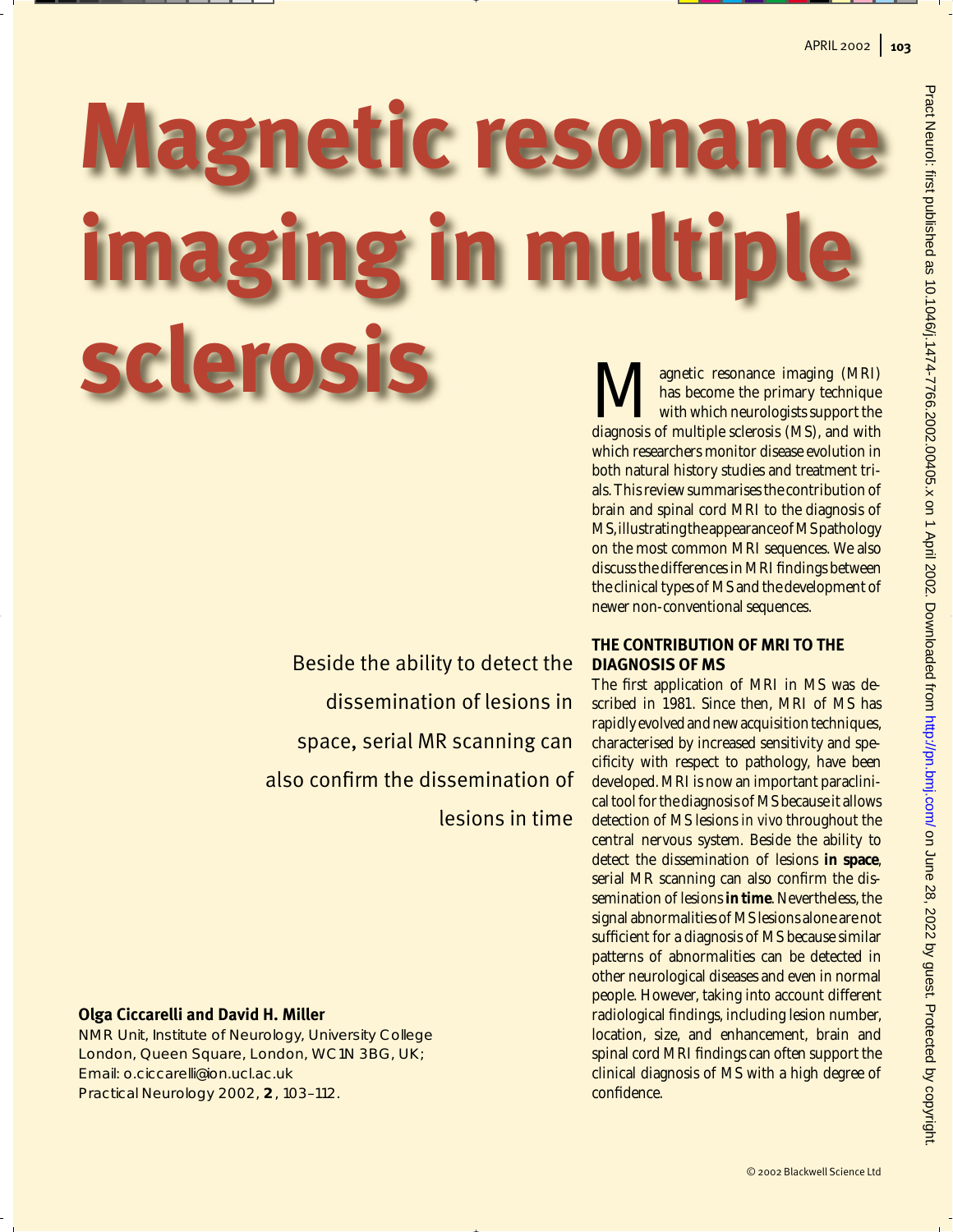104 | PRACTICAL NEUROLOGY

© 2002 Blackwell Science Ltd

 $\frac{\pi}{2}$  .

The conventional spin echo (CSE) T2-weighted sequences are widely applied in MS. They are characterised by long repetition time (TR) and long echo time (TE). When a short TE is applied instead, the sequences are referred to as proton density (PD)-weighted images. The T2- and PD-weighted images are very robust and easy to apply across centres. Moreover, these images are the most sensitive for detecting MS lesions. Both acute and chronic lesions appear on T2 and PD-weighted images as areas of high signal intensity compared with the adjacent normal regions (Fig. 1). Discrete MS lesions are relatively well circumscribed, but may show a halo of less striking hyperintensity, probably due to oedema in the very acute stage of inflamma-

#### **CONVENTIONAL MR BRAIN IMAGING**

#### **T2-weighted imaging**

tion. MS plaques are usually round or ovoid in shape, with the main axis perpendicular to the principal axis of the lateral ventricles and parallel to the white matter vessels (perivenular). They commonly range



from a few mm to more than 1 cm in diameter. Rarely, lesions can be very large, with a pseudotumour appearance. Some lesions are confluent and may have an irregular shape. As a consequence, periventricular signal changes may take on a scalloped appearance.

MS lesions have a high propensity for certain regions of the brain. Characteristic areas of involvement are the periventricular white matter and the corpus callosum. The involvement of the corpus callosum is easily visualised in the sagittal plane where, beside the focal lesions, a degree of atrophy can also be detected (Fig. 2). Lesions are often localised in the brainstem, mainly in the floor of the fourth ventricle, periacqueductal region, mesencephalon (Fig. 3), pons, and cerebellar peduncles. Lesion[s fre](http://pn.bmj.com/)quently appear at the interface between grey and white matter (i.e. cortical-subcortical regions) and sometimes in the basal ganglia. Discrete hyperintensities adjacent to the body or temporal horn of the lateral ventricles are frequent in MS and are rarely seen in other disorders. Lesions around the frontal or posterior horns are also often detected (Fig. 1), but are more difficult to distinguish from the periventricular caps that can occur in normal people. Although pathological examinations of MS brains report a high number of cortical lesions, such lesions are rarely visualised on MR because of the small size of these abnormalities, less optimal contrast of MS lesions against adjacent grey matter, and partial volume effects from adjacent CSF.

Although the CSE T2-weighted sequence is the most sensitive paraclinical test in the diagnosis of MS, its specificity is limited. Any pathology from oedema and mild demyelination through to destructive lesions with axonal loss may appear bright, and there is evidence than even remyelinated lesions have abnormal signal. This lack of histopathological specificity accounts in part for the modest correlation between clinical disability and MRI parameters, which is known as the clinical-radiological paradox in MS.

Other disadvantages of CSE T2/PD-weighted scans are the relatively long acquisition time and the lack of sensitivity in detecting lesions adjacent to CSF. To overcome the former limitation, faster sequences called fast spin echo (FSE), which are generally equivalent to CSE in their ability to detect hyperintense lesions and require only a few minutes to cover the whole brain, have been developed. Fluid-attenuated

 $\hat{\Gamma}$  .

**Figure 1** MS lesions are evident on T2-weighted images (a) and on proton density (PD)-weighted fast spin echo (FSE) images (b). They appear as areas of increased signal intensity compared with the adjacent regions, localised around the lateral ventricles and within the white-matter of the brain.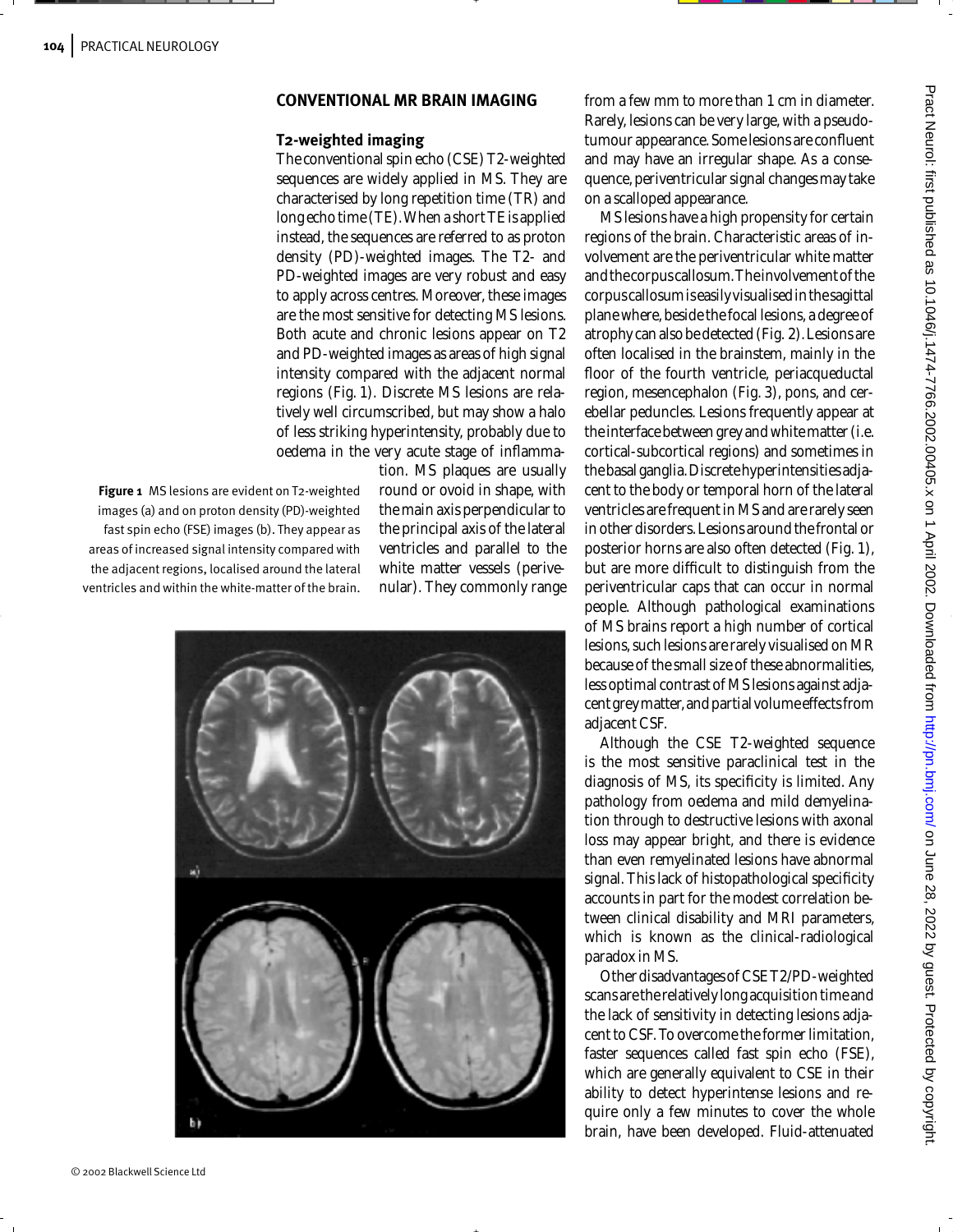

© 2002 Blackwell Science Ltd

 $\frac{1}{1-\alpha}$ 

inversion recovery (FLAIR) images, that are heavily T2-weighted images in which the high signal from CSF is suppressed, allow instead a better visualisation of both cortical–subcortical and periventricular lesions. Therefore, newer fast-FLAIR sequences combining the advantages of both FSE and FLAIR are often used in conjunction with conventional spin echo for imaging in MS (Fig. 4).

### **Gadolinium-enhanced imaging**

 $\frac{\pi}{2}$  .

Gadolinium-diethyl-enetriaminepentacetic acid (Gd-DTPA) is a paramagnetic intravenous contrast agent that is used to increase the diagnostic specificity of MRI in MS. It reaches brain regions where there is damage to the blood–brain barrier, which is an early patho-presence on the same images of acute enhancing logical event in the development of MS lesions. lesions and old non-enhancing lesions is sugges-The paramagnetic effect induces shortening of tive of dissemination of lesions **in time** (Fig. 5). attacks shortens the period of enhancement. The

the T1 relaxation time of nearby water protons, and thus these regions are visualised as areas of enhancement on postcontrast T1-weighted images. Gadolinium enhancement is a regular finding in new inflammatory MS lesions, but may also indicate the recurrence of inflammation within pre-existing lesions. The enhancement is a transient phenomenon and, in over 70% of new lesions it lasts 1 month or less. Approximately 30% of lesions continue to enhance for more than a month, and a smaller number (5%) persist for 3–4 months. Lesions demonstrating enhancement for more than 4 months are more suggestive of other inflammatory, infectious or neoplastic diseases. Steroid treatment of acute

**Figure 2** Multiple lesions in the corpus callosum (see arrows) on a sagittal PD-weighted fast spin echo (FSE) image.



**Figure 3** MS lesion in the right cerebral peduncle on (a) T2 weighted (see arrow) and (b) PD-weighted (see arrow) fast spin echo (FSE) images.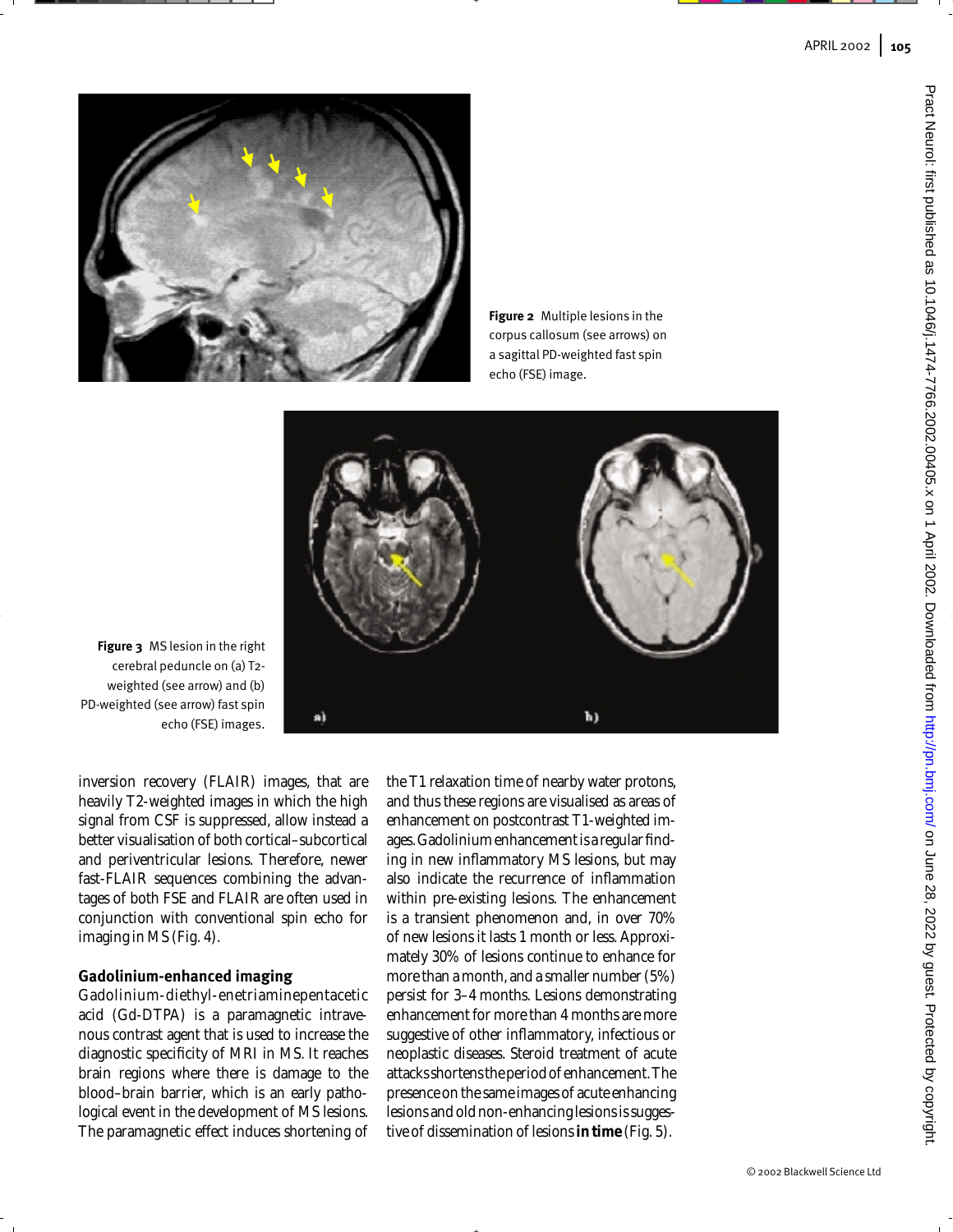$\frac{\pi}{2}$  .

- global and uniform, especially in new enhancing lesions;
- partial and irregular, mainly in reactivated lesions;
- 'ring', when the new inflammatory demyelinating process oc-

The enhancement seen in MS lesions may appear in different shapes:

curs at the expanding edge of a lesion. The number of enhancing lesions that can be detected depends both on the concentration of the gadolinium and on the timing of copyright.

 $\frac{1}{1-\delta}$ 

# 106 | PRACTICAL NEUROLOGY





**Figure 4** MS lesions are evident in the periventricular regions, in the white-matter, and in the cortical/subcortical areas on (a) PD-weighted fast spin echo (FSE) image and (b) three-dimensional fast-FLAIR image, but they are more evident on the fast-FLAIR scan.



**Figure 5** Active MS lesions are seen as areas of enhancement on post-contrast (a) T1-weighted images (yellow arrows). Old non-enhancing lesions on the same postcontrast T1 image appear as areas of hypointensity ('black holes') compared with adjacent regions (red arrows). Note that most of the T2 hyperintensities detected on (b) T2-weighted scan appear isointense on T1-weighted images. These postcontrast T1 images were acquired 5 min after an injection of a triple dose of gadolinium (0.3 mmol/kg).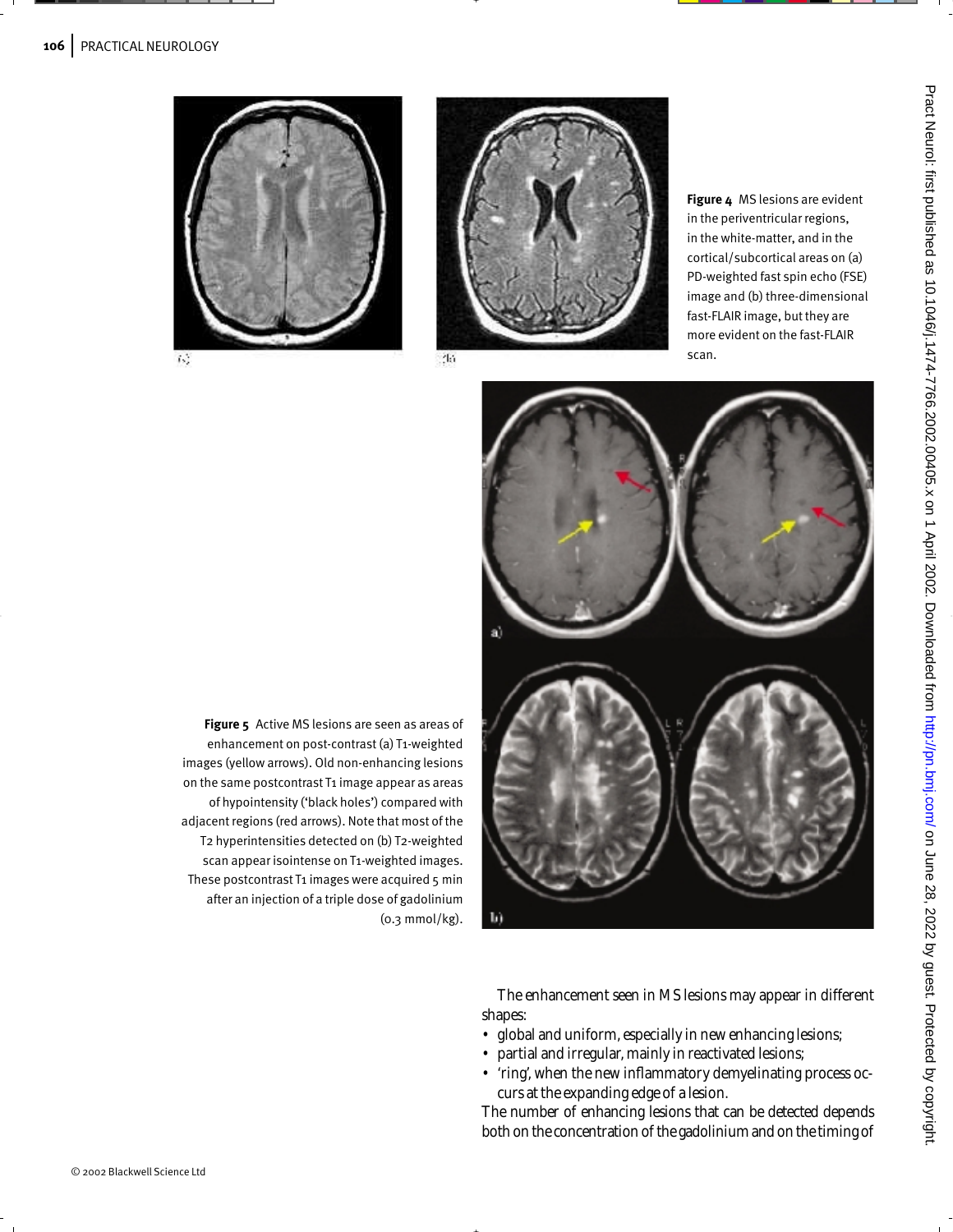© 2002 Blackwell Science Ltd

In conclusion, gadolinium enhancement has become a valuable MRI technique to monitor the evolution of the disease, either natural or modified by treatment.

the scan. A dosage of 0.1 mmol/kg body weight and a time interval of 5 min between the injection of gadolinium and the post-contrast T1-weighted scan is sufficient for diagnostic purposes. However, triple-dose contrast (0.3 mmol/kg) increases the number of enhancing lesions detected, presumably because it identifies a 'lower-grade' of inflammation. Triple-dose MRI is therefore significantly more sensitive than single-dose for monitoring MS disease activity. The occurrence of active lesions is related to the short-term clinical course, e.g. relapse rate; their relationship with long-term disability is less clear.

#### **Unenhanced T1-weighted imaging**

On conventional T1-weighted sequences, which use short TR and short TE, around 10–30% of T2 hyperintensities appear as areas of low signal intensity compared with normal white matter, while the remaining lesions appear isointense (Fig. 5). In the acute phase, i.e. when the lesion shows enhancement on a post-contrast T1-weighted scan, T1 hypointensity is probably a consequence of marked oedema with or without matrix destruction. This acute T1 hypointensity can disappear after 1–6 months, due to the resorption of oedema and inflammatory cells and possibly remyelination. Chronic foci of hypointensity, also known as persisting 'black holes', indicate instead areas with the most severe tissue damage. Several histopathological studies have found a correlation between the degree of T1 hypointensity of lesions and axonal loss. These hypointense T1 lesions correlate better with disability than do lesions on T2 images, and therefore the T1 lesion load may be more suitable for monitoring disease progression than the overall T2 lesion load.

It is not clear what factors contribute to the development of particularly destructive MS lesions. They occur more often in secondary progressive MS. Brain atrophy, a consequence of extensive structural damage, is present even in the early stage of MS, becomes more prominent with increasing disease duration and disability, and can also be assessed on T1-weighted images using a variety of semi-automated software.

#### **Differential diagnosis**

 $\mathbb{Z}_{\geq 1}$ 

Several disorders cause MRI signal abnormali-

 $\frac{1}{1-\alpha}$ 

28, 2022 by guest. Protected by

Pract Neurol: first published as 10.1046/j.1474-7766.2002.00405.x on 1 April 2002. Downloaded from http://pn.bmj.com/ on June

be considered in the radiological differential diagnosis.

#### *Ageing*

Multifocal areas of high signal intensity within the cerebral white matter, with or without involvement of the periventricular regions, are frequently seen on T2-weighted images with normal ageing. These are associated pathologically with arteriosclerotic changes in small vessels. The frequency of such lesions increases with age and with the presence of vascular risk factors, such as hypertension and diabetes. They may also occur in people with a history of migraine. These hyperintensities are located throughout the deep and subcortical white matter, usually sparing the corpus callosum and infratentorial areas. High signal intensities around the frontal horns (caps) are a normal finding, and they are also sometimes seen in the occipital lobes.

#### *Cerebrovascular disease*

ties similar to those of MS. The following should existing lesions often disappear and new lesions *Infectious and infl ammatory diseases*  Acute disseminated encephalomyelitis (ADEM) can cause signal abnormalities identical to those of MS. However, using both a post-enhanced scan and a T2-weighted scan after a sufficient follow-up interval, it is possible to minimise the risk of misdiagnosis. Because ADEM is a monophasic illness, all, or at least most, lesions enhance in the acute phase, while none does so in the chronic phase. Moreover, in ADEM pre-

Diffuse periventricular changes and small deep infarcts are seen in patients with subcortical arteriosclerotic encephalopahy (Binswanger's disease). However, the lesions surrounding the ventricles tend to be smoother than in MS, and spare the subcortical U-fibres. Multiple deep infarcts due to intracranial small vessel disease appear as 'lacunar' lesions and involve the deep white matter, basal ganglia and central pons.

#### *Vasculitis*

Vasculitis and immune-mediated vasculopathies are important to consider in the differential diagnosis of MS. Systemic lupus erythematosus and the antiphospholipid syndrome can both cause white matter hyperintensities in the deep and mainly subcortical regions. Gd-enhancement of these lesions is probably less common than in MS. Behcet's disease involves primarily the brainstem and diencephalon.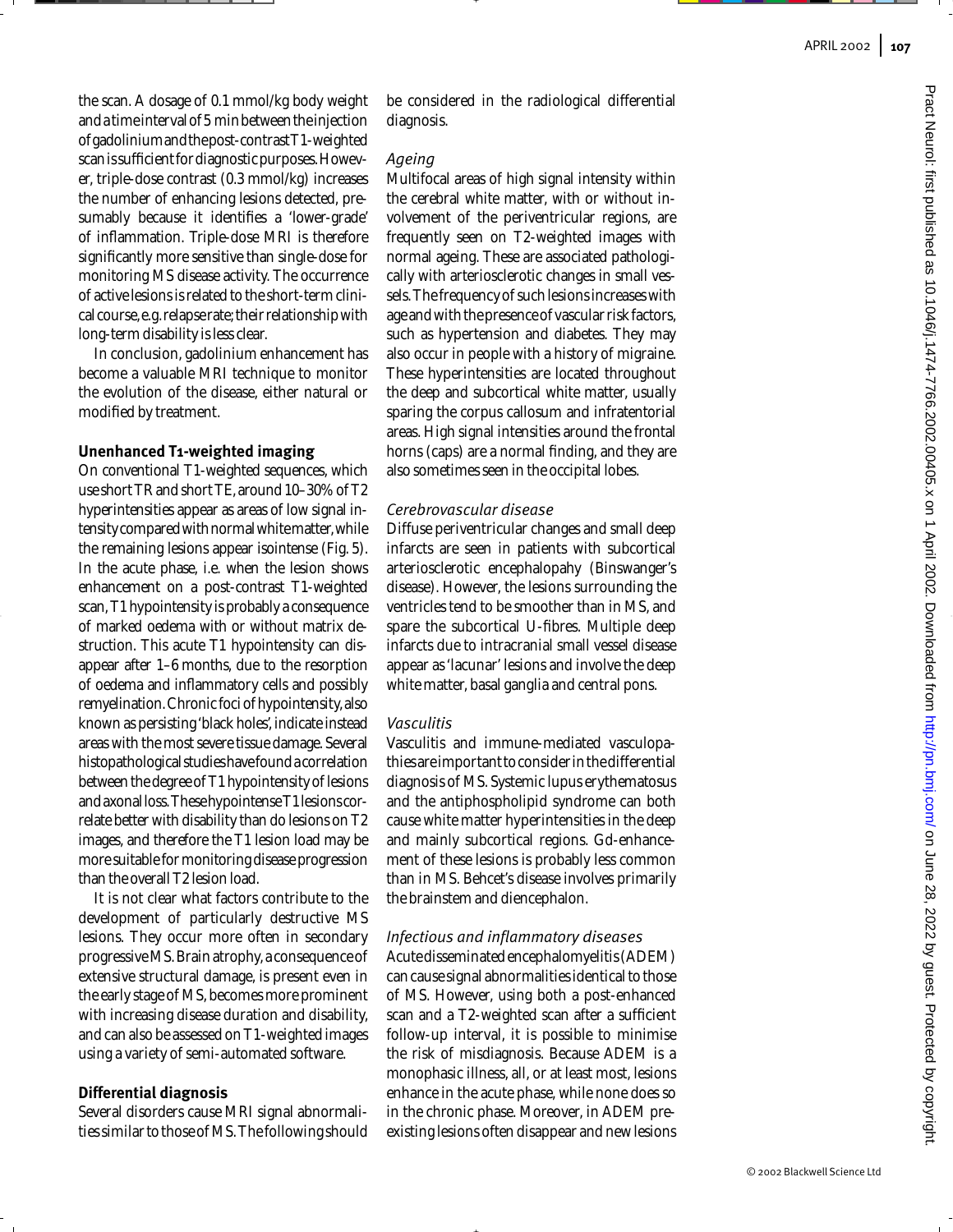$\frac{\pi}{2}$  .

# 108 | PRACTICAL NEUROLOGY

do not occur at follow-up. Neurosarcoidosis can cause multiple enhancing lesions throughout the central nervous system (CNS), associated with diffuse meningeal enhancement (Fig. 6). Progressive multifocal leukoencephalopathy can cause large and multifocal abnormalities in the subcortical white matter without mass effect or contrast enhancement, while HIV encephalitis and subacute sclerosing panencephalitis can cause diffuse and focal white matter lesions.

#### *Leukodystrophies and toxic metabolic diseases*

These disorders are characterized by different types of demyelination or dismyelination in the CNS caused by congenital metabolic errors, and by toxins such as radiation therapy. In most of these conditions, the lesions are diffuse, symmetrical and confluent in the periventricular and subcortical white matter. Mitochondrial encephalopathy can show discrete lesions, which have a predilection for the occipital lobes and look somewhat like ischaemic strokes.

#### *Malignancies*

Brain tumours can cause both multiple hyperintensities or solitary areas of signal abnormality, often with mass effect. Rarely, MS lesions produce such a tumour-like appearance.

### *Diagnostic criteria for MS*

The differences in lesions distribution, shape and size between MS and other CNS disorders have stimulated the development of MRI criteria to help in the diagnosis of MS. The existing diagnostic criteria were recently reassessed and modified by an internat[ion](http://pn.bmj.com/)al panel in order to create new criteria that could be used by the practising physician, and in clinical trials (Table 1). Traditional diagnostic criteria require clinical evidence of dissemination **in time** and **space**, i.e. at least two relapses in separate locations. When the clinical evidence alone does not allow a diagnosis to be made, the new criteria use radiological and laboratory findings, including MRI, analysis of cerebrospinal fluid (CSF) and visual evoked potentials (VEP), to make the diagnosis. Among these paraclinical tests, MRI is the most sensitive and specific tool for demonstrating dissemination **in time** and **space**.

An MR scan is considered to show dissemination **in space** when there is evidence of at least three of the following:

- one gadolinium-enhancing lesion or nine T2 hyperintense lesions if a Gd-enhancing lesion is not present;
- at least one infratentorial lesion;
- at least one juxtacortical lesion (i.e. involving the subcortical U-fibers);
- at least three periventricular lesions.

These criteria are of proven value in predicting those patients who will develop clinically definite MS after an isolated neurological episode.

MRI can provide evidence of dissemination **in time** when:

- a Gd-enhancing lesion is demonstrated on a scan taken at least 3 months following onset of single clinical attack at a site different from the attack, or
- in the absence of Gd-enhancing lesions on the 3 month scan, a subsequent follow-up scan

shows a Gd-enhancing or a new T2 lesion. As a minimum, at least one clinical episode typical of MS must have occurred, and MRI evidence copyright.

 $\frac{1}{1-\alpha}$ 

**Figure 6** A case of neurosarcoidosis: multiple lesions are localised in the periventricular regions and in the white-matter on (a and b) T2-weighted conventional spin echo (CSE) images (see arrows). Frontal meningeal enhancement is evident on (c and d) Gd-enhanced images (see arrows).

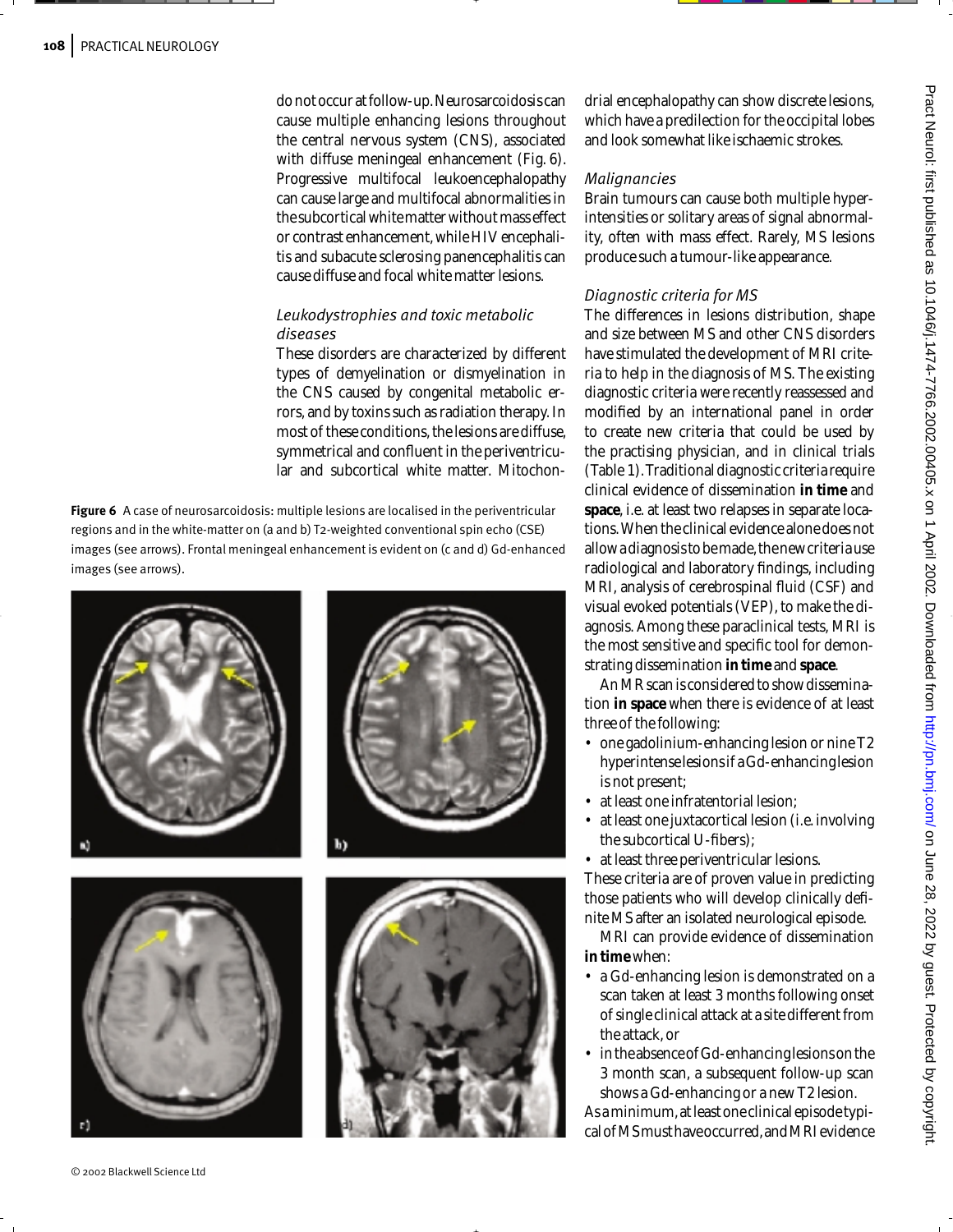© 2002 Blackwell Science Ltd

 $\frac{1}{1-\alpha}$ 

for a separate new lesion at least 3 months later is required. If the criteria indicated are fulfilled, the diagnosis is MS; if they are partially met, the diagnosis is 'possible MS'.

#### **SPINAL CORD IMAGING**

The spinal cord is a common site of involvement in MS. In some cases, especially primary progressive patients, the spinal cord may be the only site to be involved, and in patients with clinicallyisolated syndromes it may be the first region of the CNS to be affected. A postmortem study in patients with MS revealed spinal cord involvement in 99% of cases. An MRI study using multiarray coils and FSE images showed that lesions in the spinal cord could be seen in 75% of cases. MS cord lesions are more difficult to detect than in the brain because they are less conspicuous and spinal MRI is technically more challenging.

Spinal cord lesions in MS have a similar signal pattern as cerebral lesions, except for the absence of 'black holes'. Their characteristics and distribution are well known, as is their absence in healthy elderly people. On sagittal scans, they have a cigar shape and may be located centrally, anteriorly, or posteriorly (Fig. 7). Axial scans show their extension toward the periphery with a propensity for the dorsal columns. Spinal MS lesions commonly occupy only part of the cross-sectional area of the

 $\frac{\pi}{2}$  .

cord and they rarely exceed two vertebral segments in length. The cervical spinal cord is twice as likely to be affected than the lower cord, and the mid-cervical region is most often involved. Acute spinal cord lesions may show swelling and enhancement. Disease activity, i.e. contrast enhancement and the development of new lesions,

| Table 1 Diagnostic criteria for MS (From McDonald et al. Ann Neurol 2001; 50: 121–127)  |                                                                                                                                                                                                                                                                                                                                                         |
|-----------------------------------------------------------------------------------------|---------------------------------------------------------------------------------------------------------------------------------------------------------------------------------------------------------------------------------------------------------------------------------------------------------------------------------------------------------|
| <b>Clinical presentation</b>                                                            | Additional data needed for MS diagnosis                                                                                                                                                                                                                                                                                                                 |
| Two or more attacks; objective clinical evidence of two or<br>more lesions              | <b>None</b>                                                                                                                                                                                                                                                                                                                                             |
| Two or more attacks; objective clinical evidence of<br>one lesion                       | Dissemination in space, demonstrated by MRI or two or<br>more MRI lesions consistent with MS and positive CSF or<br>further clinical attack involving different site                                                                                                                                                                                    |
| One attack; objective clinical evidence of two or<br>more lesions                       | Dissemination in time, demonstrated by MRI or second<br>clinical attack                                                                                                                                                                                                                                                                                 |
| One attack; objective clinical evidence of one lesion<br>(clinically isolated syndrome) | Dissemination in space, demonstrated by MRI or two or<br>more MRI lesions consistent with MS and positive CSF; and<br>dissemination in time, demonstrated by MRI or second<br>clinical attack                                                                                                                                                           |
| Progression from onset suggestive of MS                                                 | Positive CSF and dissemination in space, by MRI evidence of<br>nine or more T2 lesions or two or more cord lesions<br>or $4-8$ brain and one cord lesion or positive VEP with $4-8$<br>MRI lesions or positive VEP with less than four brain lesions<br>plus one cord lesion; and dissemination in time by MRI<br>or continued progression for one year |
| VED vicual ovaked notantial                                                             |                                                                                                                                                                                                                                                                                                                                                         |

#### VEP, visual evoked potential.



Pract Neurol: first published as 10.1046/j.1474-7766.2002.00405.x on 1 April 2002. Downloaded from http://pn.bmj.com/ on June 28, 2022 by guest. Protected by http://pn.bmj.com/ Protected by 2022 by 2022 by copyright. Http://pn/thp://pn/bp//pn/bp//pn/bp//pn/bp//pn/bp//pn/bp//pn/bp//pn/bp//pn/bp//pn/bp//pn/bp//pn/bp//pn/bp//pn/bp//pn/bp//pn/bp//pn/bp//pn/bp//pn/bp//pn/bp//pn/bp//

level (arrow) on a longitudinal T2-weighted fast spin echo (FSE) spinal cord image.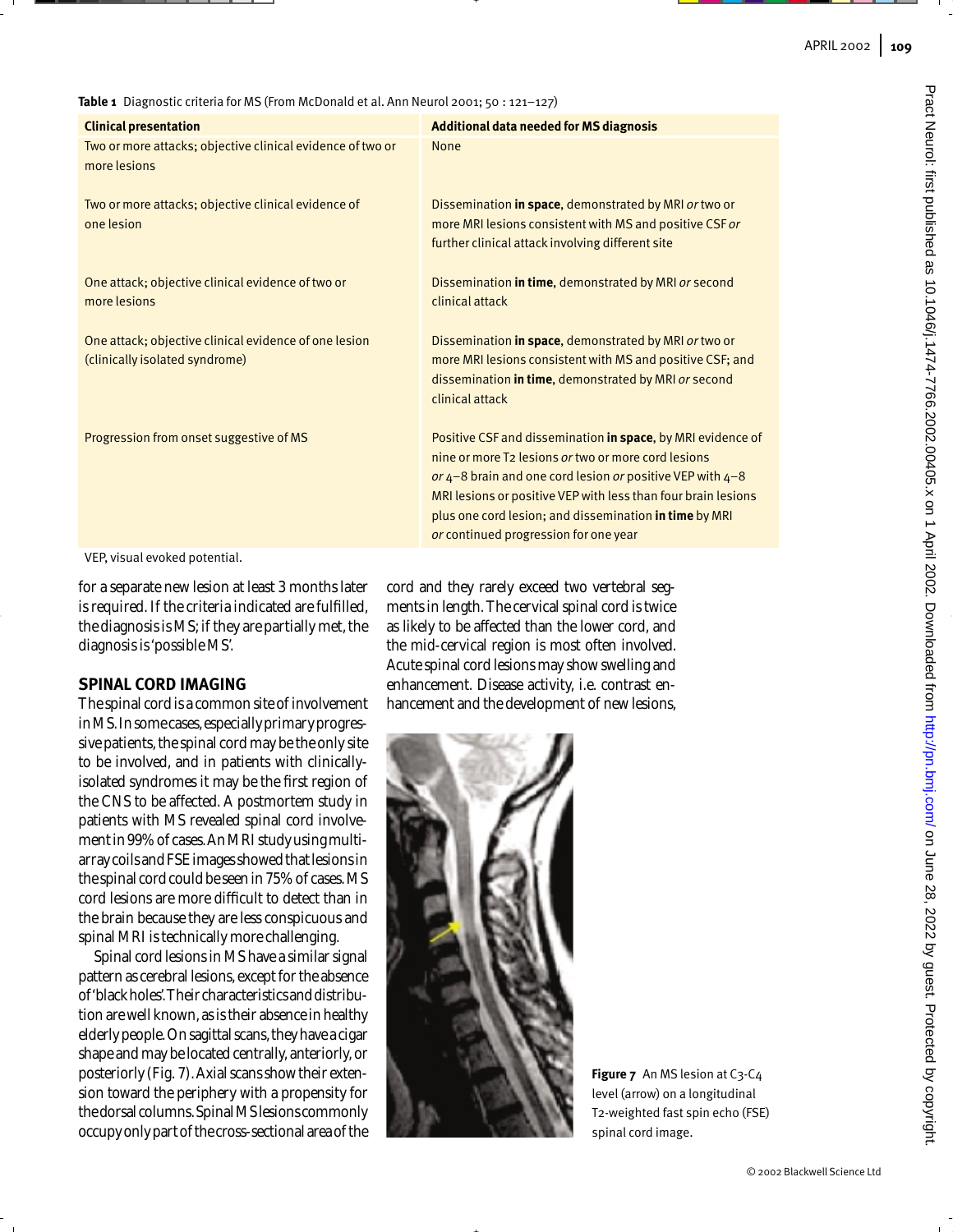$\frac{\pi}{2}$  .

The quality of spinal cord imaging is important for diagnosis and research into MS. Surface coils help to increase the spatial resolution, whilst phased array coils are particularly useful in providing images of the whole spinal cord without moving the patient. The optimum sequence for detecting MS lesions in the spinal cord is still debated. Because the CSE sequences are characterized by a long acquisition time, FSE images, which can provide reasonable resolution and image quality with an acceptable acquisition time, are preferred. Axial i[mag](http://pn.bmj.com/)es may help to confirm an equivocal lesion seen on a sagittal scan.

is much less frequent in the cord than in the brain. However, new cord lesions are more likely to be symptomatic than new brain lesions. Diffuse signal hyperintensity in the spinal cord is also seen in primary progressive MS.

Intrinsic cord lesions do not develop with ageing *per se*, but may occur in vasculitis, immune-mediated vasculopathies, infectious and other inflammatory diseases, and tumours. Spinal cord arteriovenous malformations can be reliably detected using high magnetic fields (1.5 Tesla scanner) with FSE and contrast-enhanced scanning (Fig. 8).

The MRI findings, and activity, of the brain and spinal cord are different in the different clinical



## **OPTIC NERVE IMAGING**

#### PRACTICAL NEUROLOGY **110**

Optic neuritis is a frequent manifestation of MS. In about 25% of the cases it is the presenting symptom. Lesions most often involve the intraorbital portion of the nerve; the intracanalicular portion of the nerve is affected with moderate frequency, while lesions of the intracranial portion of the nerve and chiasm are seen less often. MRI of optic nerve is challenging, because of its tortuosity and mobility, its short length, and the surrounding CSF and orbital fat. Best results are obtained with multiarray surface coils, high-resolution sequences and coronal slices with fat suppression methods. Such approaches reveal the lesions of optic neuritis in more than 90% of patients. High quality optic nerve imaging is important in the diagnostic work-up of patients with unexplained optic neuropathy but is not required in a classical case of optic neuritis (Fig. 9).

# **MRI FINDINGS IN DIFFERENT CLINICAL TYPES OF MS**

types of MS. Patients with relapsing–remitting and secondary progressive MS have higher MRI activity (on average 20 active lesions per year),

 $\frac{1}{1-\alpha}$ 

**Figure 8** Spinal cord angioma: sagittal T2-weighted MRI reveals serpiginous flow voids, representing the dilated draining veins, on the dorsal and ventral surface of the lumbar cord, and high signal within the cord (From Miller DH, Kesselring J, McDonald WI, Paty DW, Thompson AJ (1997) Magnetic Resonance in Multiple Sclerosis. Cambridge University Press).



**Figure 9** A patient with acute optic neuritis shows a lesion (arrow) in the intraorbital portion of the left optic nerve on a PD-weighted fat saturated fast spin echo (FSE) image.

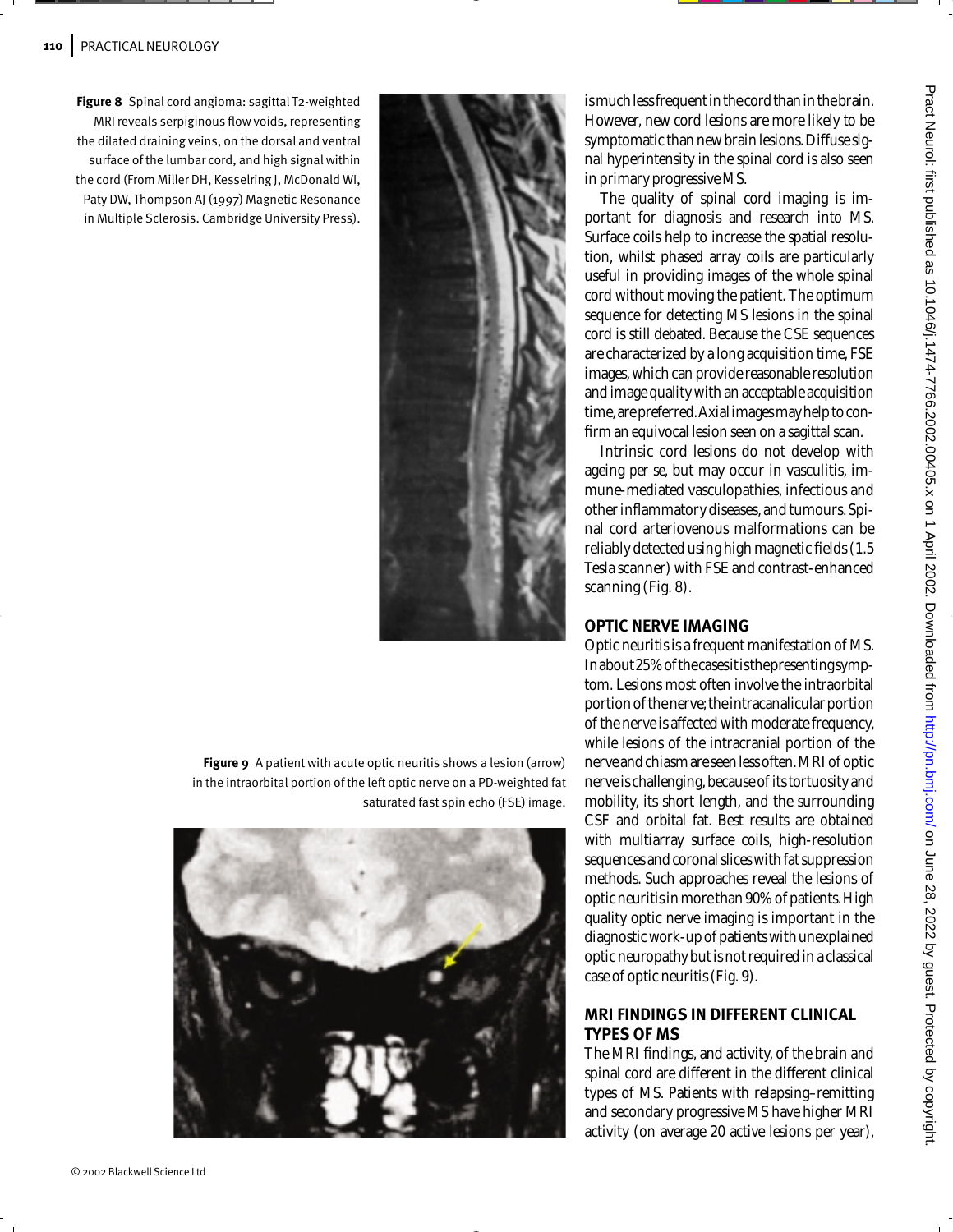© 2002 Blackwell Science Ltd

 $\frac{1}{1-\alpha}$ 

Pract Neurol: first published as 10.1046/j.1474-7766.2002.00405.x on 1 April 2002. Downloaded from http://pn.bmj.com/ on June 28, 2022 by guest. Protected by

whereas patients with primary progressive and benign disease have lower MRI activity (three active lesions per year and nine active lesions per year, respectively). Recent MRI studies have shown that relapsing–remitting patients develop slightly more active lesions than patients with secondary progressive MS. Considering the brain disease burden commonly calculated on T2 weighted images, the lesion load is significantly higher in patients with secondary progressive MS than in relapsing–remitting patients and it is also significantly higher in secondary progressive patients than in primary progressive patients matched for disease duration. A cross-sectional study found that patients with benign MS and a mean disease duration of 15 years had the same lesion load as patients with relapsing-remitting MS with 4.4 years of disease duration. In patients with secondary progressive MS, a larger number of lesions are located in the infratentorial regions and they tend to be confluent in the periventricular areas. Moreover, secondary progressive patients have a larger number of hypointense lesions compared with patients with relapsing– remitting and primary progessive MS, and they have more cerebral and spinal cord atrophy. Although the number of focal T2 lesions in the cord does not significantly differ between MS clinical types, diffuse spinal cord signal abnormalities are found in primary progressive and, to a lesser degree, in secondary progressive MS.

# **NEW MRI TECHNIQUES: MAGNETIZATION TRANSFER IMAGING, SPECTROSCOPY AND DIFFUSION**

New MR techniques have been developed to provide additional information on the pathological substrates of MS lesions. They offer insights into the pathophysiology of the disease. Magnetization transfer imaging (MTI), proton magnetic resonance spectroscopy (1 H-MRS) and diffusionweighted imaging give information about the severity of tissue damage within and beyond MS lesions, i.e. in the normal -appearing white matter.

In contrast to conventional MRI techniques, which acquire their signal from the free water protons, magnetization transfer (MT) contrast is based on saturation of the macromolecular protons and the subsequent exchange of magnetization into the free proton pool. The MT ratio (MTR) provides an index of macro-

molecular integrity, because high MTR values are reported in myelinated white matter. Using MTI, decreased MTR values have been found

 $\frac{\pi}{2}$  .



in severe demyelination and axonal loss, in comparison with slightly decreased values in oedema and mild demyelination. Reduced MTR values have also been noticed in the normal-appearing white matter. Subtle MTR changes in the normal- appearing white matter may precede the appearance of MS lesions. Histopathological studies have recently shown that the MTR values correlate with the proportion of residual axons and the demyelinating activity within lesions.

1 H-MRS provides an *in vivo* method for measuring tissue metabolites. They include:

- N-acetyl aspartate (NAA), which is present in high concentration in neurones;
- choline-containing compounds (Cho), which is a constituent of cell membranes;
- creatine plus phosphocreatine (Cr), which are present in astrocytes and oligodendrocytes and to a minor extent in neurones;
- lactate, which is a marker of the presence of macrophages;
- myo-inositol, a possible glial cell marker.

Therefore, an altered level of each metabolite may reflect the different histopathological processes that occur in MS. For example, a decreased level of NAA reflects axonal loss or dysfunction, increased Cr level may reflect gliosis, and increased Cho reflects increased membrane turnover or cellularity. MRS studies have shown in acute MS lesions, a reduction of NAA and an increase of both Cho and lactate (Fig. 10). Chronic lesions are characterised by reduced NAA and reduced Cho level. Spectros-

**Figure 10** On the left is a structur[al br](http://pn.bmj.com/)ain image overlaid with a grid of 1 H-MRS voxels. The top right spectrum corresponds with the highlighted voxel to the left of the brain image, and comes from normal-appearing white matter. The bottom right spectrum corresponds with the highlighted voxel to the right of the brain image, and comes from a lesion containing voxel. The N-acetyl-aspartate peak (at c. 2 p.p.m) appears reduced in amplitude in the lesion containing voxel when compared with the normal-appearing white matter voxel.